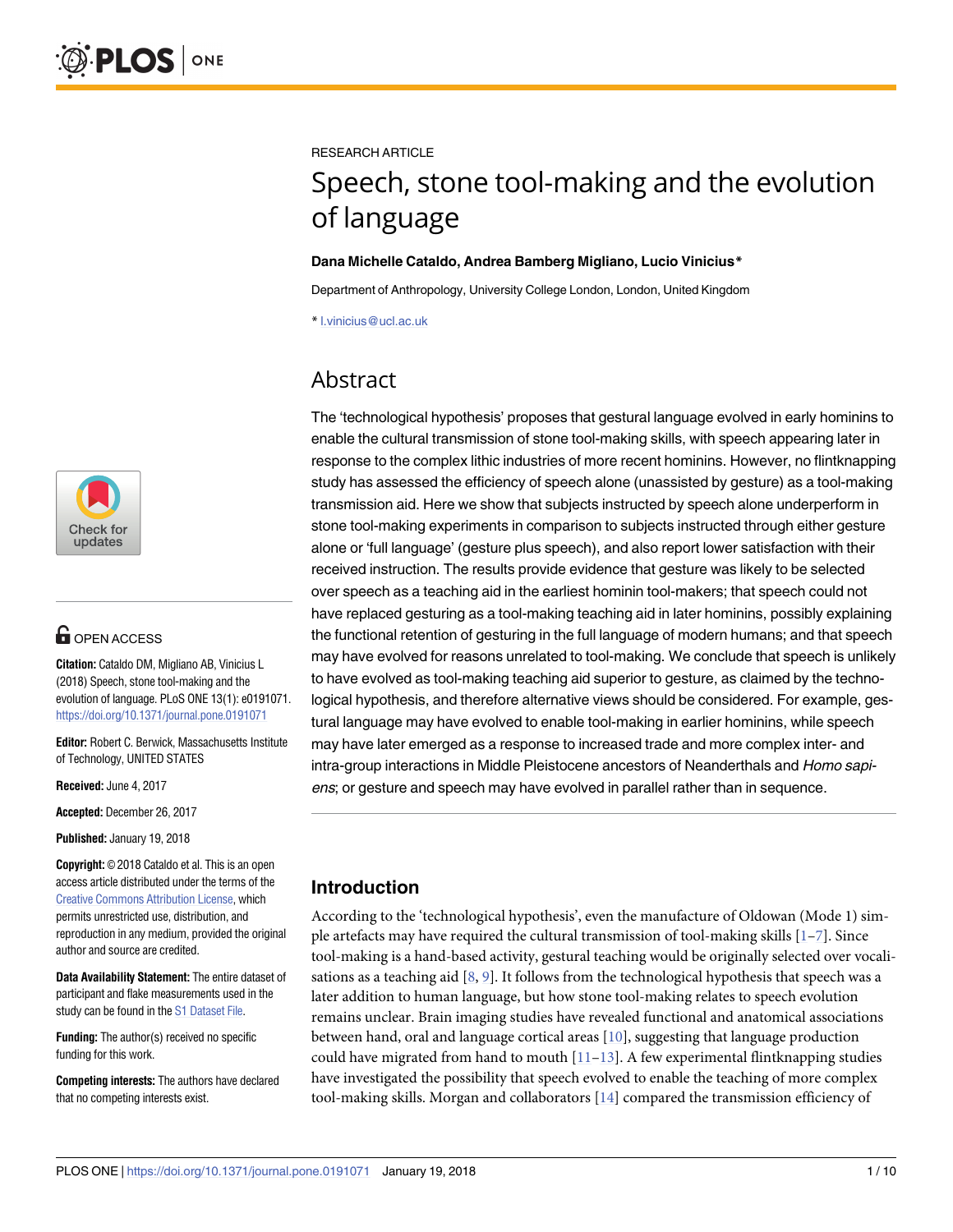<span id="page-1-0"></span>Oldowan tool-making skills from trained tutors to subjects under five communication treatments: reverse engineering (asocial learning), emulation (social learning without teaching), basic teaching (rudimentary visual communication), gestural language (gesture-assisted teaching), and 'full language' (gesture plus speech; sample size was 6 to 8 tutor-to-apprentice transmission trials in each treatment). Transmission efficiency increased across treatments from reverse engineering to full language, although full language was not significantly superior to gestural language in any of six measures of tool-making performance. The conclusion was that gestural language probably evolved before speech as a result of selective pressures generated by cultural transmission demands emerging with the simple Oldowan industry. Speech would have evolved later to support more sophisticated, dynamical and diversified lithic industries associated with more recent hominins.

However, flintknapping studies focusing on later lithic industries have not been able to demonstrate a superiority of vocal communication over gesture as a teaching aid. Putt and collaborators [\[15](#page-8-0)] compared transmission of Acheulean (Mode 2) tool-making skills under two treatments: a verbal group (transmission 'via spoken communication, and by example'; *N* = 13 individuals), and a nonverbal or gestural group  $(N = 11)$ . They found no differences in three measures of Acheulean handaxe quality, although the verbal group produced worse flakes possibly due to a tendency to overimitate demonstrators. Ohnuma and colleagues [[16](#page-8-0)] focused on the experimental production of Levallois flakes (Mode 3) characteristic of the African Middle Stone Age and the European Middle Palaeolithic. There were no differences either in skill acquisition or flake quality between a 'gesture alone' group  $(N = 10)$  and a 'verbal' group relying on 'spoken language and visual demonstration'  $(N = 10)$ , despite the fact that only the verbal group included senior students with prior knowledge of lithic technologies. Thus, the relationships among speech evolution, cultural transmission and lithic industries still require clarification.

While previous flintknapping studies have compared gesture alone to gesture plus speech (full language), with the latter alternatively defined as 'speech and visual demonstration' [[16](#page-8-0)], 'spoken communication and example' [\[15\]](#page-8-0), or gestural teaching plus speech [\[14\]](#page-8-0), remarkably they have never analysed speech alone as an aid to cultural transmission of tool-making skills. The distinction between speech and gesture in experimental approaches may provide important insights into language origins, reveal possibly distinct selective pressures behind language evolution, and enable comparisons between the technological hypothesis and other theories. For example, social models of language origins propose that although gestural communication in earlier hominins may have performed imperative, demonstrative and expressive functions, human language only evolved with the emergence of vocal communication, social gossip, grammar and recursive mindreading  $[17-19]$ . Other authors believe that human language and speech emerged less than 100,000 years ago [\[20\]](#page-8-0), a scenario radically dissociating language origins from early hominin tool-making.

Here we investigate the performance of speech as a teaching aid during experimental transmission of Oldowan-style tool-making skills. By comparing the flintknapping performance of subjects instructed through gesture alone, speech alone, full language (gesture plus speech) as well as a control (no instruction) group, we show that speech is an inferior teaching aid compared to both gesture and full language according to four estimators of stone tool-making skill. Questionnaires also revealed that subjects receiving verbal training alone were significantly less satisfied than the group instructed by gesture. The low efficiency of speech to support the transmission of even the simplest Oldowan techniques may explain why gesture was likely to be selected over speech as a teaching aid in early hominins, and why full language (rather than speech alone) became the default communication mode of *Homo sapiens*. Our results suggest that speech did not evolve as a superior method of cultural transmission of tool-making skills,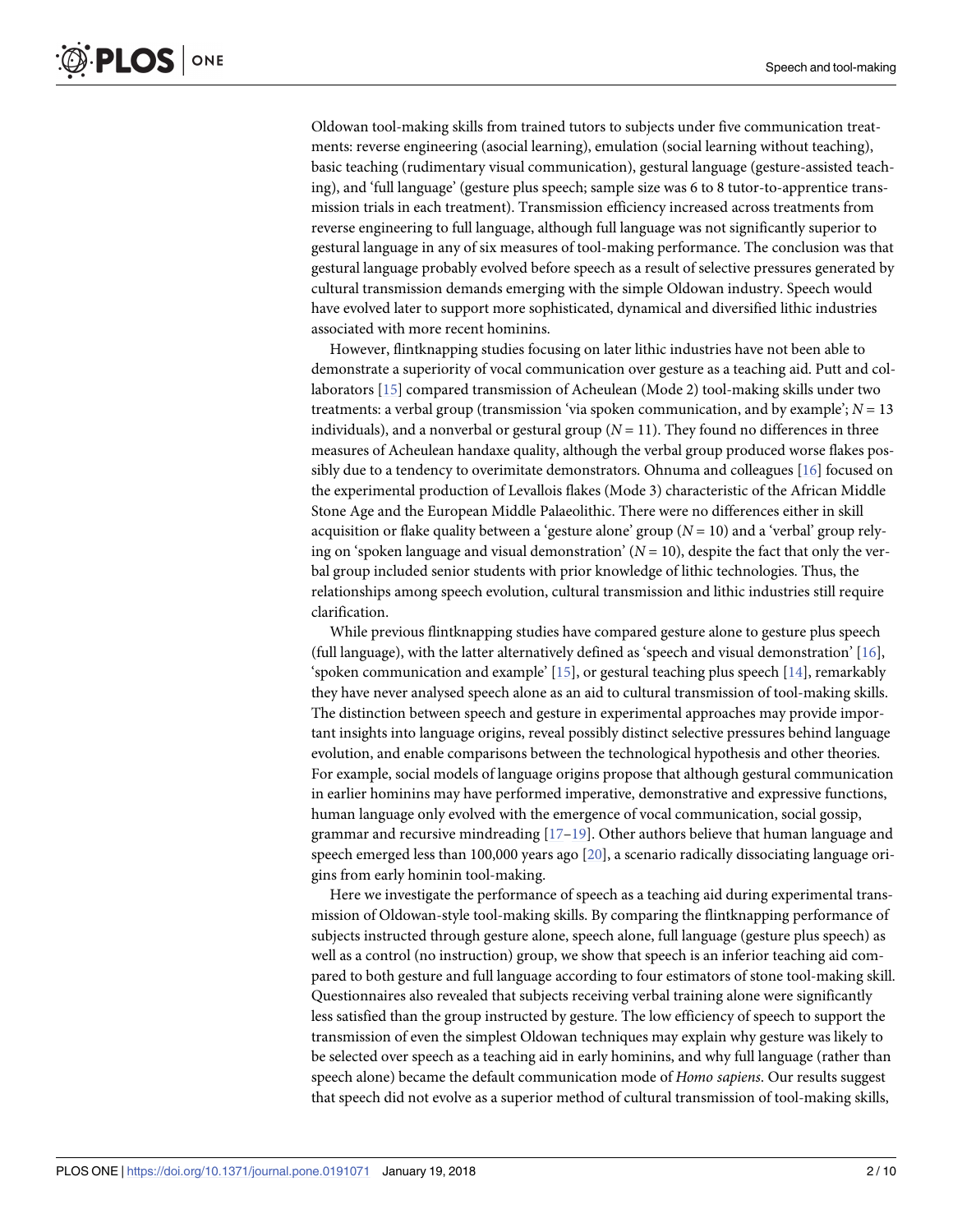<span id="page-2-0"></span>and possibly evolved for reasons other than assisting lithic production. Therefore, we may need to consider alternatives to the technological hypothesis. For example, gestural language may have originally emerged to enable the cultural transmission of tool-making skills in early hominins, while speech and grammar may have later evolved as a result of increased intergroup interactions and long-distance trade in Middle Pleistocene ancestors to Neanderthals and modern humans; or gesture and speech may have emerged in parallel rather than in sequence, reflecting possibly distinct communicative functions.

#### **Results**

#### **Speech is an ineffective method of transmission of Oldowan-style toolmaking skills**

Flintknapping experiments with a total of 71 participants revealed significant differences across the four communication groups (no instruction:  $N = 10$ ; gesture:  $N = 27$ ; speech:  $N = 23$ ; full language:  $N = 11$ ) in four measures of flintknapping performance: number of produced viable flakes (Kruskal-Wallis rank sum test,  $\chi^2 = 10.2$ , df = 3, P = 0.017), proportion of viable flakes ( $\chi^2 = 13.5$ , df = 3, P = 0.0036), total flake cutting edge ( $\chi^2 = 19.5$ , df = 3, P<0.001), and total flake quality ( $\chi^2$  = 21.9, df = 3, *P*<0.001; see [Materials](#page-5-0) and Methods for experimental procedures, variable definitions and statistical analyses). Despite all its grammatical and semantic resources, speech was an inferior instruction aid in comparison to gesture according to all four measures of skill (Fig 1; see [Table](#page-7-0) 1 for descriptive statistics, and S1 Table for pairwise Wilcoxon tests). The speech group also performed significantly worse than the full language group in all four measures, and as poorly as the control group receiving no instruction (no significant differences in any of the four measures). The full language and gesture groups did not differ from each other in any of the measures. In summary, speech is an inefficient means of transmission of Oldowan tool-making skills in comparison to gesture, implying that the high efficiency of full language seems to be a consequence of its gestural rather than vocal component.



**Fig 1. Flintknapping performance as a function of communication group.** Measures of performance on the y-axis are number of produced viable flakes, proportion of viable flakes over total flakes, cutting edge of flakes (mm), and total flake quality. Data from 71 participants split into four communication conditions: no teaching  $(N = 10)$ , gesture (*N* = 27), speech (*N* = 23) and full language (*N* = 11). Total cutting edge and total quality were measured for each viable flake and averaged by participant. The four communication groups were compared through pairwise Wilcoxon rank sum tests with fdr (false discovery rate) correction for multiple testing. Significant differences represented by horizontal bars. Significance levels: *P<*0.05 ( ) and *P<*0.01 ( ).

<https://doi.org/10.1371/journal.pone.0191071.g001>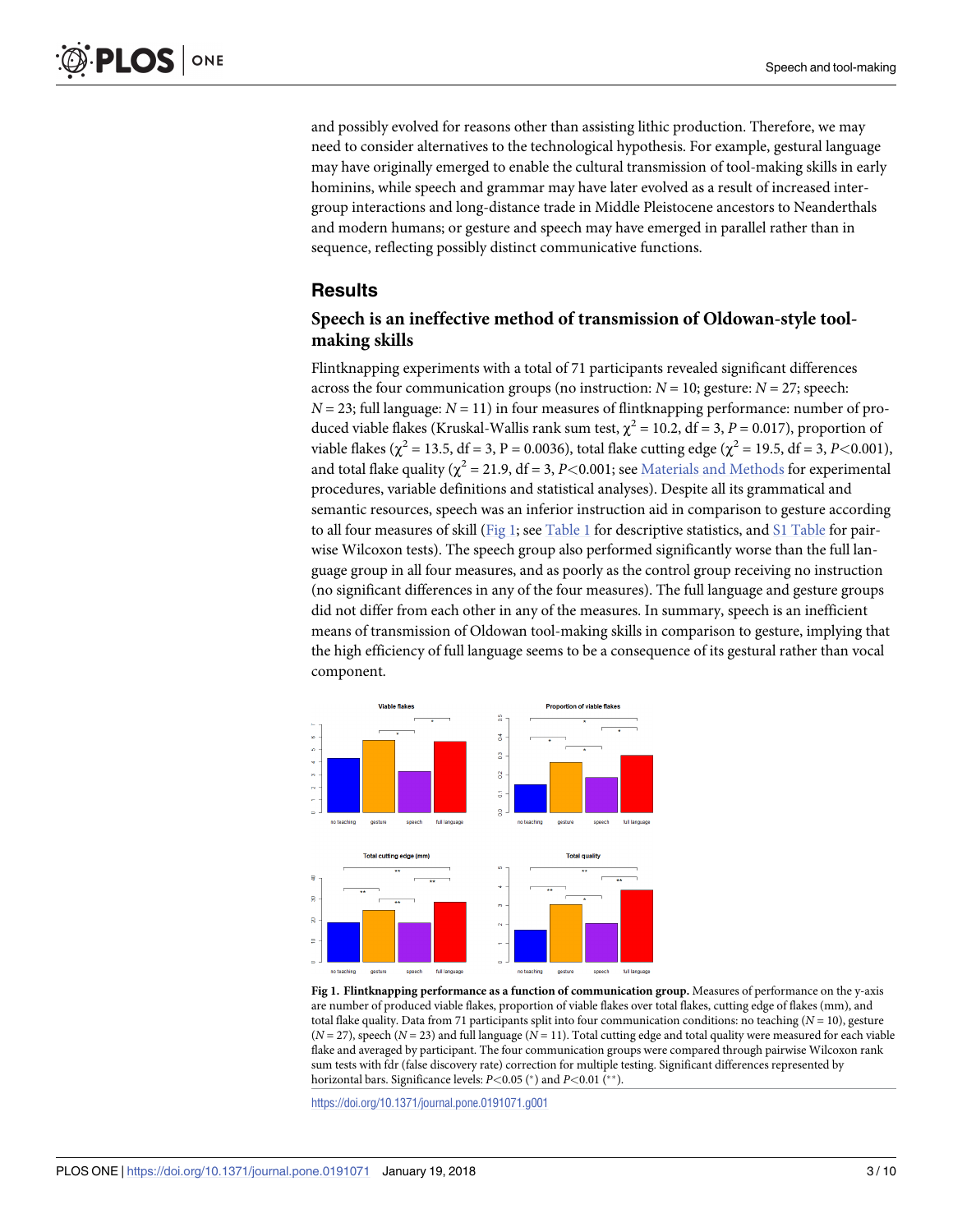<span id="page-3-0"></span>

| Variable                    |                   | No instruction $(N = 10)$    | Gesture $(N = 27)$            | Speech $(N = 23)$          | Full language $(N = 11)$   |
|-----------------------------|-------------------|------------------------------|-------------------------------|----------------------------|----------------------------|
| Number of viable flakes     |                   | $4.3(4.2), 3(1-15)$          | $5.8(5.9), 4(1-32)$           | $3.3(2.9), 3(0-11)$        | $5.6(2.4), 7(2-10)$        |
| Proportion of viable flakes |                   | $0.15(0.1), 0.11(0.04-0.37)$ | $0.27(0.13), 0.24(0.08-0.55)$ | $0.19(0.16), 0.13(0-0.67)$ | $0.3(0.11), 0.3(0.14-0.5)$ |
| Total cutting edge (mm)     |                   | $18.8(4.9), 19.2(11-25.3)$   | $24.7(6.0), 23.4(11.7-41.6)$  | $18.6(7.7), 20.6(0-27.8)$  | $28.7(6.7), 28.5(15-36)$   |
| Total flake quality         |                   | $1.7(0.53), 1.7(0.83-2.6)$   | $3(1.1), 3(1.4-6.2).$         | $2.1(1.2), 2.4(0-3.9)$     | $3.8(1.2), 4(1.6-5.6)$     |
| <b>Scores</b>               | <b>Question 1</b> | $1.7(0.82), 1.5(1-3)$        | $3.5(1.1), 4(1-5)$            | $2.8(1.1), 3(1-5)$         | $3.5(0.82), 4(2-5)$        |
|                             | <b>Question 2</b> | $1.8(0.42), 2(1-2)$          | $3.3(1.1), 4(1-5)$            | $2.3(1.3), 2(1-5)$         | $4.0(0.9), 4(2-5)$         |
|                             | Question 3        | $1.5(0.53), 1.5(1-2)$        | $3.5(1.0), 4(1-5)$            | $2.6(1.3), 2(1-5)$         | $3.8(0.87), 4(2-5)$        |

**[Table](#page-2-0) 1. Means (standard deviations) and medians (ranges) of flake measurements by communication group.**

Total sample: *N* = 71 participants. Highest mean and median values of each measurement or question score are shown in bold.

<https://doi.org/10.1371/journal.pone.0191071.t001>

#### **Subjects rate speech as an inefficient tool-making teaching aid**

Satisfaction was measured through agreement scores on a 1-to-5 scale to three questions, and significantly differed across the four treatment groups (Kruskal-Wallis rank sum test; Question 1;  $\chi^2$  = 19.2, df = 3, *P*<0.001; Question 2:  $\chi^2$  = 22.3, df = 3, *P*<0.001; Question 3:  $\chi^2$  = 24.8, df = 3, *P<*0.001; see [Materials](#page-5-0) and Methods for details of questionnaire). Speech consistently ranked lower than gesture as a teaching aid (Fig 2 and S1 [Table\)](#page-7-0). The speech group also showed significantly lower satisfaction scores than the full language group in two of the three questions. Participants instructed through speech showed mean and median satisfaction scores below the mid-point of 3 on the 1-to-5 scale, with the exception of Question 3 with median at the mid-point (Table 1). The speech group was significantly more satisfied than the control group receiving no instruction according to two of the three questions, although their toolmaking performance was overall similar. Instruction via full language and gesture received the highest ratings (with medians and means consistently above the mid-point on the satisfaction scale), which did not significantly differ between the two groups. Therefore, adding verbal communication to gestural teaching (in the full language group) increased neither flintknapping performance nor satisfaction with received instruction in comparison to instruction by gesture alone.



**Fig 2. Satisfaction of participants with received instruction as a function of communication treatment.** Y-axis values represent mean agreement of participants (measured on a scale from 1 to 5) with three statements about their received instruction (Questions 1 to 3). Data from 71 participants split into four communication conditions: no teaching (*N* = 10), gesture (*N* = 27), speech (*N* = 23) and full language (*N* = 11). The four communication groups were compared through pairwise Wilcoxon rank sum tests with fdr (false discovery rate) correction for multiple testing. Significant differences represented by horizontal bars. Significance levels:  $P$ <0.05 (\*),  $P$ <0.01 (\*\*) and  $P$ <0.001 (\*\*\*).

<https://doi.org/10.1371/journal.pone.0191071.g002>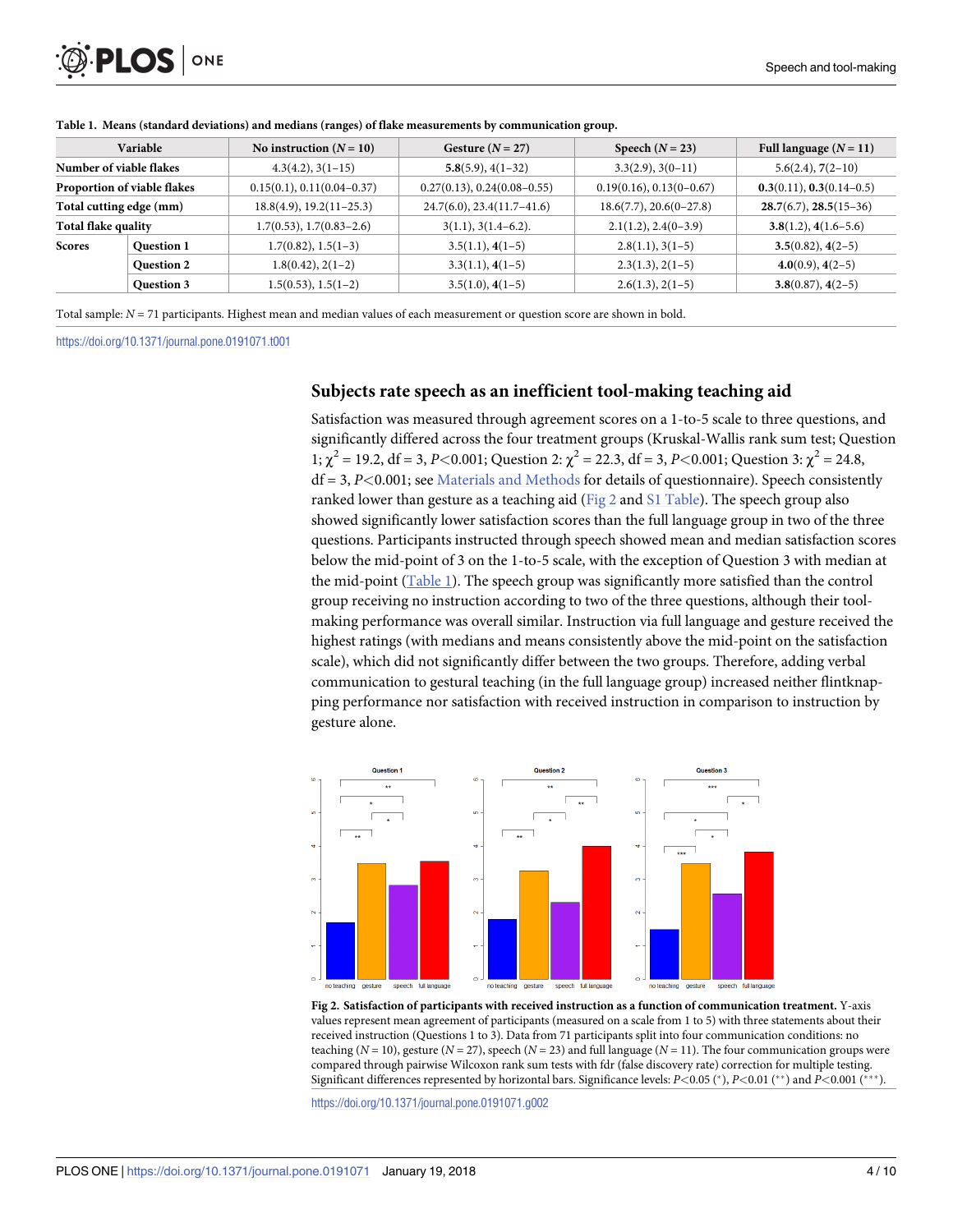#### <span id="page-4-0"></span>**Discussion**

Our experiments and questionnaire provide convincing evidence that speech is an inefficient assistant to the cultural transmission of Oldoway-style tool-making skills. Earlier hominins were cognitively and culturally distinct from modern humans, and speech in its present form is likely to be significantly more effective as a communicative tool than near its origin. Modern humans also heavily depend on speech, and for this reason we might have expected a bias towards speech over gesture in a cultural transmission experiment. Nonetheless, our experiments provide experimental support to the idea that the evolution of gestural language preceded speech due to its superiority as a tool-making teaching aid. Since subjects instructed exclusively through vocal communication performed almost as poorly as control groups receiving no training, we found no evidence that speech could have evolved to enable the transmission of stone tool-making knowledge in earlier hominins.

The lower efficiency of speech in assisting lithic production leaves us with the question of why vocal communication evolved at all. Corballis [\[21\]](#page-8-0) proposed that language first emerged as gesture, with speech later evolving to release hands from the multiple burdens of tool-making and communication. Speech would result in a teaching improvement since 'vocal language allows people to use tools and at the same time explain verbally what they are doing, leading perhaps to pedagogy'. However, according to our results speech was unlikely to engender superior pedagogy either alone or even as a component of full language, which did not exhibit significantly higher transmission efficiency than gesture alone. Another proposal was that speech was a requirement for the origin of more sophisticated and dynamical technologies emerging after Oldowan or Acheulean industries [\[14\]](#page-8-0). Testing this idea requires a not yet attempted comparison of speech alone, gesture alone and full language as teaching aids to cultural transmission of post-Oldowan lithic techniques. However, the flintknapping studies of Acheulean and Levallois tool-making reviewed above did not reveal any superiority of full language over gesture  $[15, 16]$  $[15, 16]$  $[15, 16]$ , suggesting that the same may be true for speech alone. Furthermore, the relative inefficiency of speech in tool-making skill transmission may also explain why it has not fully replaced gesture as the default communication mode of *Homo sapiens*. Instead, gestural communication was preserved as a key functional assistant to speech in our current full language [\[22,](#page-8-0) [23\]](#page-8-0) even in congenitally blind people [\[24\]](#page-8-0). It could also be argued that teaching via speech would be advantageous to earlier tool-makers under nocturnal or suboptimal visual conditions. However, this idea has little empirical support. Hunter-gatherers for example predominantly produce and use tools during the day, and their conversations almost never relate to technical knowledge, especially in the evenings; the Ju'/hoansi (!Kung) Bushman for instance dedicate 80% of their evening conversations to social topics and storytelling [\[25\]](#page-8-0).

We conclude that flintknapping studies have not yet provided definitive evidence that speech evolved to enable the cultural transmission of either simple or complex tool-making techniques. Therefore, we cannot discard the possibility that speech may have evolved for reasons other than lithic technology, or even that gesture and speech may have evolved in parallel rather than in sequence. As a result, we may need to consider alternatives to the technological hypothesis. For example, one possibility is that gestural language may have evolved to support the cultural transmission of the first lithic technologies, while speech and grammar would have later evolved to assist in the transmission of other types of cultural information, or to mediate new forms of social interaction. Gestural language would have been retained alongside speech as a component of full language due to its role in transmission of tool-making skills. This scenario is compatible with recent findings in neuroscience, genetics and archaeology. For example, although it is widely believed that humans possess a uniquely derived vocal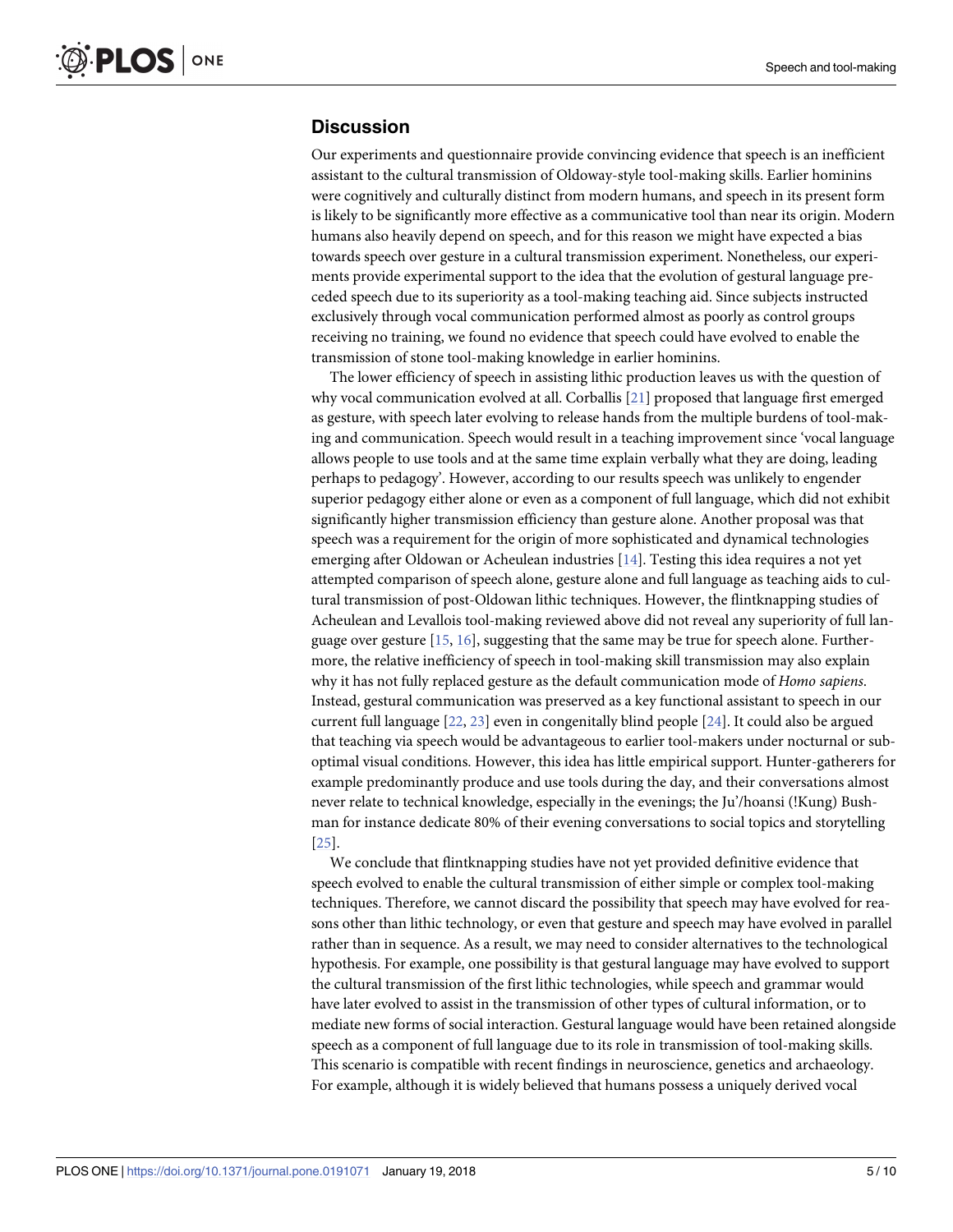<span id="page-5-0"></span>apparatus compared to other primates in general and apes in particular [[26](#page-8-0)], the vocal tract of macaques seem to be 'speech-ready' or able to produce most speech sounds associated with human spoken language [[27](#page-9-0)]. The human superiority in vocal production may therefore be explained by uniquely sophisticated neural control rather than special vocal anatomy. The *FOXP2* gene is known to regulate a developmental pathway responsible for speech control (among other linguistic and non-linguistic functions), with human mutations causing severe deficits in speech production due to defective neural control of orofacial movements rather than abnormal vocal tract anatomy [\[28\]](#page-9-0). The two aminoacid substitutions differentiating human *FOXP2* from that of other primates were also found in Neanderthals and reveal signs of positive selection probably related to speech evolution, with a selective sweep starting in the common ancestor of humans and Neanderthals around 400,000–300,000 years ago, and fixation of substitutions occurring within the last 260,000 years [[29](#page-9-0)]. This timeframe roughly overlaps with significant changes in hominin social organisation. A recent study of a site representative of the later Middle Pleistocene in East Africa (400,000–130,000 years ago) revealed Levallois artefacts dating to at least 200,000 years ago and mostly derived from an obsidian source over 160 km away [[30](#page-9-0)]. This provides further evidence of increase long-distance raw material transport, trade expansion, and possible intensification of interactions among geographically distinct human populations. Such sociodemographic changes and more complex inter- and intra-group interactions may have set the selective context for the origin of speech in Middle Pleistocene hominins ancestral to Neanderthals and *Homo sapiens*. Another possibility is that gesture and speech evolved in parallel in early hominins, with gesture assisting in tool-making, and speech contributing to other dimensions of hominin life such as social interactions or coordination of cooperative activities, or providing an alternative to gesture under suboptimal visual conditions.

Our study has presented an experimental rejection of a direct link between speech and the teaching of tool-making skills, which can arguably be described as negative evidence. This points to the need of further studies to establish positive evidence for speech evolution, namely the experimental investigation (along the lines of the lab tests we presented above) of alternative selective pressures potentially explaining why speech evolved. For example, new experiments should examine the efficiency of speech alone as a teaching medium of later lithic technologies (from Acheulean up to sophisticated microlithic, Mode 5 industries); measure the performance of speech in assisting the cultural transmission of non-lithic skills; or compare gestural language to a simplified or ungrammatical 'proto-speech' in experiments focusing on the transmission of social rather than cultural information. In summary, future studies should contemplate the possibility that human language, which incorporate both gesture and speech, may be the result of multiple selective pressures including but not limited to the cultural transmission of tool-making skills.

# **Materials and methods**

#### **Ethics statement**

Our study was registered with the University College London Data Protection Office and exempt from approval by the University College London Ethics Committee (as it only involved non-sensitive and anonymised tests on non-vulnerable participants). All subjects read a leaflet describing the purposes and outcomes of the experiments and signed consent forms.

#### **Experimental design**

The study was based on the hypothesis that instruction by either speech alone or gesture alone would have a significant effect on flintknapping performance of human subjects. A no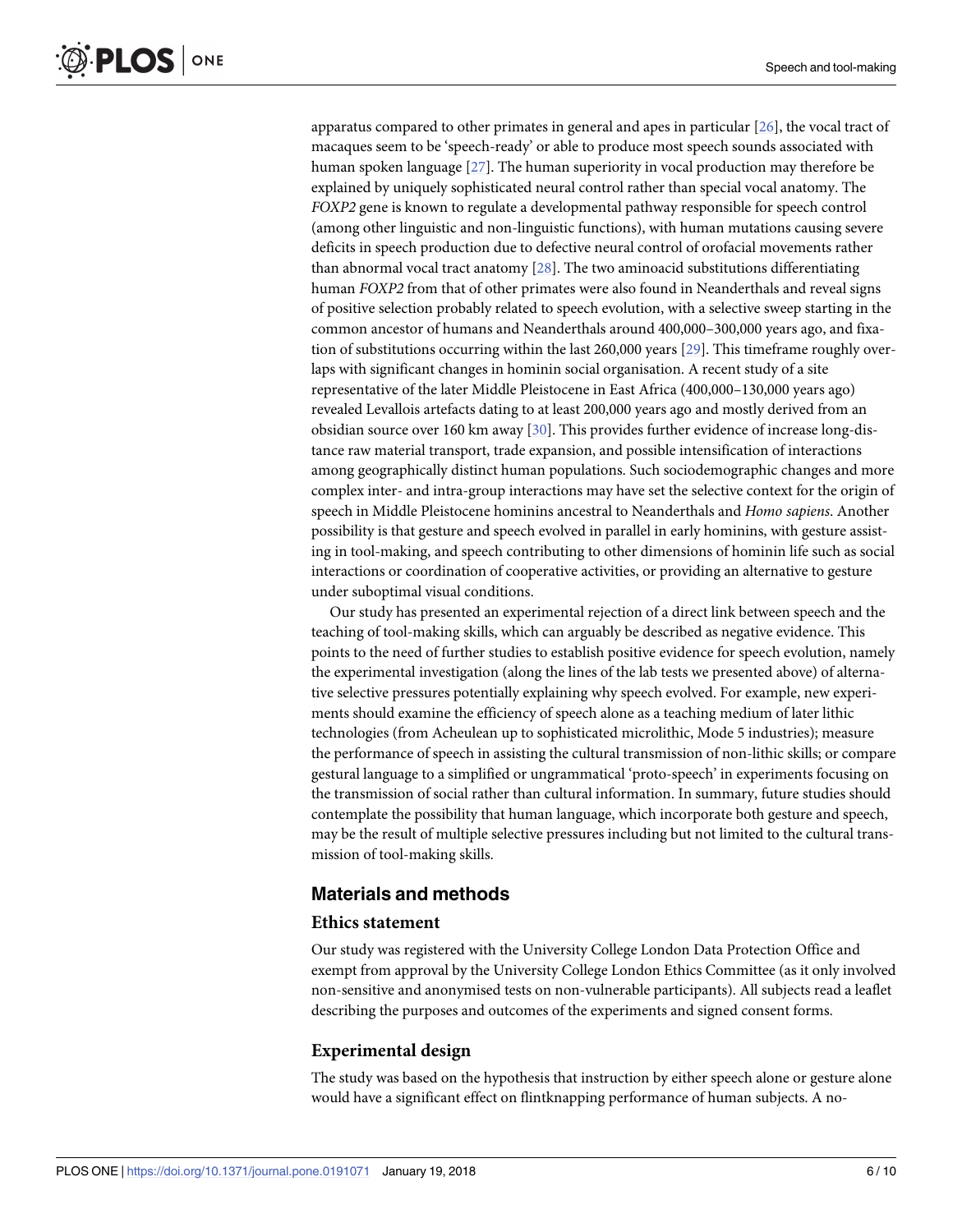instruction group was included as a control, and a full language group (gesture plus speech) was added to represent the current mode of human communication. Testing of volunteers took place over three weeks to increase consistency of instruction (performed by one skilled tutor) and experimental conditions. Sample size was determined by the availability of volunteers during the recruitment stage. We aimed at randomly allocating twice as many individuals to speech and gesture groups (the main focus of our study) than to control and full language groups. Variation in group sizes also reflected no-shows by volunteers. One skilled flintknapping tutor was responsible for running the experimental sessions, assisted by the first author (DC). Each participant performed the experiment individually at an allocated time slot. Informed consent was obtained from all participants after they read an explanation of the study. All flake measurements were later processed by the first author (DC). Statistical analyses were performed by the corresponding author (LV). The following links provide footage of two sessions with examples respectively of the gesture [\(http://tinyurl.com/ojqaru9](http://tinyurl.com/ojqaru9)) and speech [\(http://tinyurl.com/nun34ty\)](http://tinyurl.com/nun34ty) treatments.

#### **Sample and materials**

71 students from University College London and Cambridge University (38 men, 33 women; age range: 17–44 years) were assigned to four communication treatments: reverse engineering (no instruction;  $N = 10$ ), gesture ( $N = 27$ ), speech ( $N = 23$ ), and full language (speech and gesture; *N* = 11). Experiments used 60 kg of Brandon flint and 37 hammerstones collected from Cromer Beach, Norfolk.

# **Experimental flintknapping**

In Phase 1 (Introduction, five minutes) participants received a sheet with basic information on flint knapping and Oldowan technology (but no instructions on flake production), a piece of chamois leather, wooden sticks, and flakes of variable quality. In Phase 2 (Teaching, five minutes), subjects received treatment-specific instructions on viable flake production by an experienced tutor (except for the control group). In Phase 3 (Flintknapping, 20 minutes) participants were asked to choose a hammerstone and flint core, and to produce as many viable flakes as possible. Participants were told to take as long as they wanted, but were stopped after 20 minutes. In Phase 4 (Classifying), participants were asked to classify their flakes into 'viable' and 'not viable'. Detailed protocols are available on [http://dx.doi.org/10.17504/protocols.io.](http://dx.doi.org/10.17504/protocols.io.jyycpxw) [jyycpxw.](http://dx.doi.org/10.17504/protocols.io.jyycpxw)

#### **Questionnaires**

After the experimental phases, participants ranked on a scale from 1 to 5 their agreement with three statements: 1) 'The instruction received during the Teaching Phase of this experiment really helped me to produce high quality flakes'; 2) 'The method of instruction I received during the Teaching Phase corresponds to how I learn best'; 3) 'I believe that the instruction I was given during the Teaching Phase was effective in helping me to learn a mechanical task such as flint knapping'. The three statements are similar in content and had the common purpose of measuring satisfaction of subjects with their received training.

#### **Statistical analyses**

Participants produced 1742 flakes and selected 542 as viable. Of those, only 335 were viable under the definition by Morgan and collaborators  $[14]$  $[14]$  $[14]$  requiring flakes to be greater than a threshold diameter. We assessed the 335 viable flakes through four measures of tool-making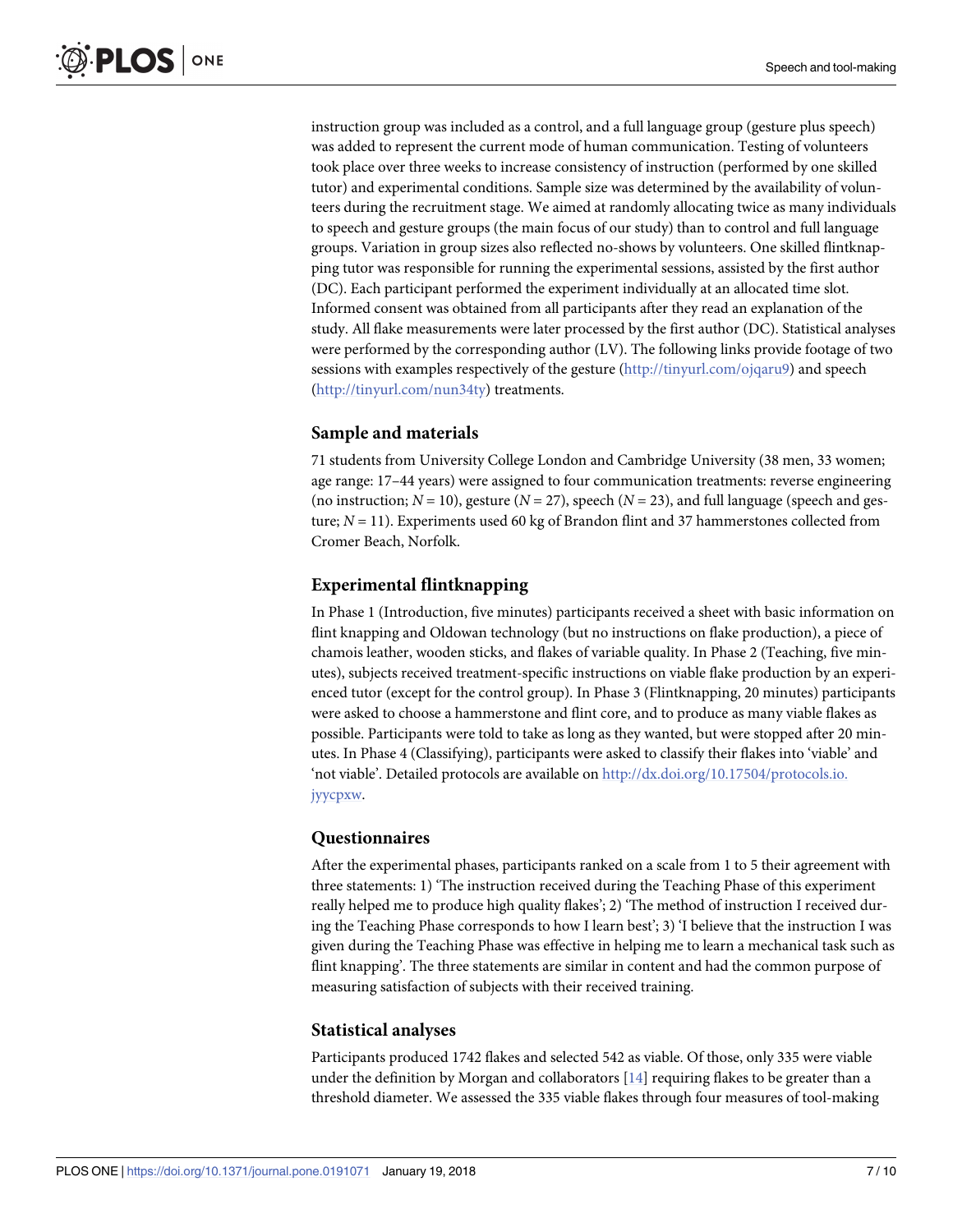<span id="page-7-0"></span>skill: number of viable flakes, proportion of viable flakes (viable flakes divided by produced flakes), length of flake cutting edge, and total flake quality, estimated by the formula [\[14\]](#page-8-0):

$$
total\,fake\,quality = \frac{false\,cutting\,edge}{\sqrt[3]{false\;mass}}\left(1 - e^{-0.31\{fake\;diameter - 1.81\}}\right)
$$

Since the 335 flakes were produced by 71 participants, the four measures of skill were calculated (viable flakes, proportion of viable flakes) or averaged (flake cutting edge, total quality) for each subject. Based on individual values, we tested for differences across the four treatment groups through Kruskal-Wallis tests and pairwise Wilcoxon tests with correction for expected false discovery rate (fdr) in multiple testing. We used the same tests to compare satisfaction scores from our questionnaire. Non-parametric (rank) testing was applied throughout due to the small sample size of the control and full language groups, and also due to some variables not exhibiting normal distribution. The dataset included two outliers producing an exceptionally high number of viable flakes (one control, one in the gesture group). They were no outliers in the other three measures of skill. Elimination of the two outliers did not result in any change in the overall pattern of the results. Therefore, the final analyses included all 71 participants. See Supplementary Materials for detailed testing protocols and video links with examples of instruction sessions.

# **Supporting information**

**S1 [Table.](http://www.plosone.org/article/fetchSingleRepresentation.action?uri=info:doi/10.1371/journal.pone.0191071.s001) Pairwise Wilcoxon rank sum tests.** Tested variables: viable flakes, proportion of viable flakes, total flake cutting edge, total flake quality. We also compared scores (on a scale from 1 to 5) measuring agreement of subjects to three statements about their satisfaction with received instruction (Questions 1, 2 and 3). Communication treatments: no instruction, gesture, speech, full language. Significant tests (*P<*0.05) highlighted in bold. Values corrected for false discovery rate (fdr) in multiple testing. (DOCX)

**S1 [Dataset.](http://www.plosone.org/article/fetchSingleRepresentation.action?uri=info:doi/10.1371/journal.pone.0191071.s002) Excel file with full set of participant and flake data.** (CSV)

# **Acknowledgments**

We thank Sheina Lew-Levy for tutoring the flintknapping participants.

#### **Author Contributions**

**Conceptualization:** Lucio Vinicius.

**Formal analysis:** Dana Michelle Cataldo, Andrea Bamberg Migliano, Lucio Vinicius.

**Investigation:** Dana Michelle Cataldo.

**Methodology:** Dana Michelle Cataldo, Lucio Vinicius.

**Project administration:** Dana Michelle Cataldo, Lucio Vinicius.

**Validation:** Dana Michelle Cataldo.

**Visualization:** Lucio Vinicius.

**Writing – original draft:** Dana Michelle Cataldo, Andrea Bamberg Migliano, Lucio Vinicius.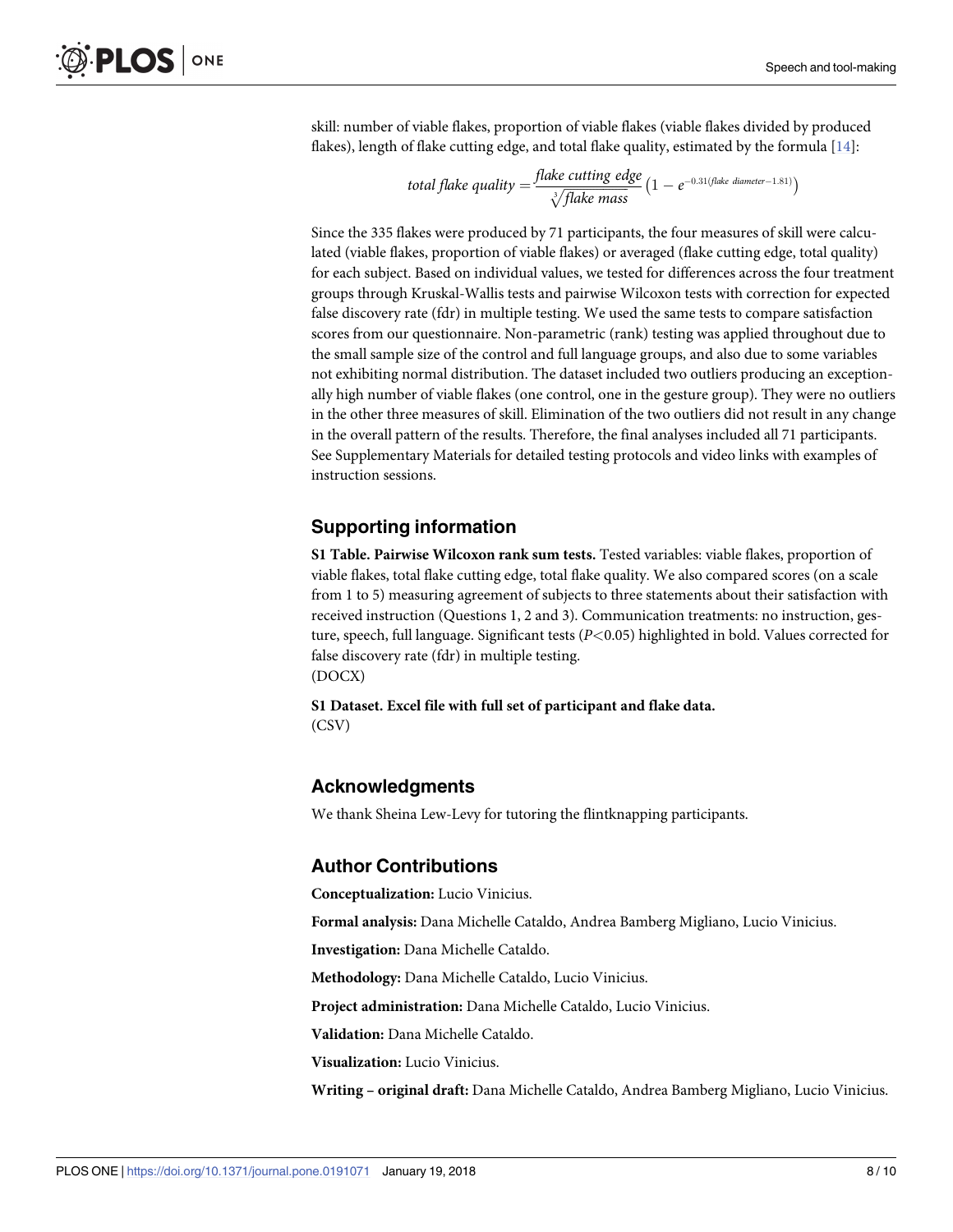<span id="page-8-0"></span>**Writing – review & editing:** Dana Michelle Cataldo, Andrea Bamberg Migliano, Lucio Vinicius.

#### **References**

- **[1](#page-0-0).** Hewes GW. Primate communication and the gestural origins of language. Curr Anthropol. 1973; 14: 5– 24.
- **2.** Montagu A. Toolmaking, hunting and the origin of language. Ann NY Acad Sci. 1976; 280: 266–274.
- **3.** Reynolds PC. In: Gibson KR, Ingold T, editors. Tools, language and cognition in human evolution. Cambridge: Cambridge Univ. Press; 1993. pp. 407–428.
- **4.** Holloway R. Culture: a human domain. Curr Anthropol. 1969; 10: 395–412.
- **5.** Callahan E. The Basics of Biface Knapping in the Eastern Fluted Point Tradition: A Manual for Flintknappers and Lithic Analysts. Eastern States Archaeological Federation; 1979.
- **6.** Roche H, Delagnes A, Brugal J.-P, Feibel C, Kibunjia M, Mourre V, et al. Early hominid stone tool production and technical skill 2.34 Myr ago in West Turkana, Kenya. Nature 1999; 399: 57–60. [https://doi.](https://doi.org/10.1038/19959) [org/10.1038/19959](https://doi.org/10.1038/19959) PMID: [10331389](http://www.ncbi.nlm.nih.gov/pubmed/10331389)
- **[7](#page-0-0).** Stout D, Cheminade T. Stone tools, language and the brain in human evolution. Phil Trans R Soc B (London). 2012; 367: 75–87.
- **[8](#page-0-0).** Gatewood J. in: Dougherty J, editor. Directions in Cognitive Anthropology. Urbana: Univ. of Illinois Press; 1985. pp. 199–220.
- **[9](#page-0-0).** Coolidge FL, Wynn T. Working memory, its executive functions, and the emergence of modern thinking. Camb Archaeol J. 2005; 15: 5–26.
- **[10](#page-0-0).** Higuchi S, Chaminade T, Imamizu H, Kawato M. Shared neural correlates for language and tool use in Broca's area. NeuroReport. 2009; 20: 1376–1381. <https://doi.org/10.1097/WNR.0b013e3283315570> PMID: [19734812](http://www.ncbi.nlm.nih.gov/pubmed/19734812)
- **[11](#page-0-0).** Arbib MA. From monkey-like action recognition to human language: an evolutionary framework for neurolinguistics. Behav Brain Sci. 2005; 28: 105–124. PMID: [16201457](http://www.ncbi.nlm.nih.gov/pubmed/16201457)
- **12.** Greenfield PM. Language, tools, and brain: the development and evolution of hierarchically organized sequential behavior. Behav Brain Sci. 1991; 14: 531–595.
- **[13](#page-0-0).** Steele J, Ferrari PF, Fogassi L. From action to language: comparative perspectives on primate tool use, gesture and the evolution of human language. Phil Trans R Soc B (London). 2012; 367: 4–9.
- **[14](#page-0-0).** Morgan TJH, Uomini NT, Rendell LE, Chouinard-Thuly L, Street SE, Lewis HM, et al. Nat Commun. 2015 <https://doi.org/10.1038/ncomms7029>
- **[15](#page-1-0).** Putt SS, Woods AD, Franciscus RG. The role of verbal interaction during experimental bifacial stone tool manufacture. Lithic Technol. 2014; 39: 96–112.
- **[16](#page-1-0).** Ohnuma K, Aoki K, Akazawa T. Transmission of tool-making through verbal and non-verbal communication-preliminary experiments in Levallois flake production. Anthropol Sci. 1997; 105: 159–168.
- **[17](#page-1-0).** Dunbar R. Grooming, Gossip and the Evolution of Language. Cambridge, MA: Harvard Univ. Press; 1996.
- **18.** Dunbar R. In: Christiansen H, Kirby S, editors. Language Evolution. Oxford: Oxford Univ. Press; 2003. pp. 219–234.
- **[19](#page-1-0).** Tomasello M. Origins of Human Communication. Cambridge, MA: Harvard Univ. Press; 2008.
- **[20](#page-1-0).** Bolhuis JJ, Tattersall I, Chomsky N, Berwick RC. How could language have evolved? PLoS Biol. 2014; 12: e1001934. <https://doi.org/10.1371/journal.pbio.1001934> PMID: [25157536](http://www.ncbi.nlm.nih.gov/pubmed/25157536)
- **[21](#page-4-0).** Corballis MC. The evolution of language. Ann NY Acad Sci. 2009; 1156: 19–43. [https://doi.org/10.](https://doi.org/10.1111/j.1749-6632.2009.04423.x) [1111/j.1749-6632.2009.04423.x](https://doi.org/10.1111/j.1749-6632.2009.04423.x) PMID: [19338501](http://www.ncbi.nlm.nih.gov/pubmed/19338501)
- **[22](#page-4-0).** McNeill D. So you think gestures are nonverbal? Psychol Rev. 1985; 92: 350–371.
- **[23](#page-4-0).** McNeill D. Hand and Mind: What Gestures Reveal About Thought. Chicago: Univ. of Chicago Press; 1992.
- **[24](#page-4-0).** Iverson JM, Goldin-Meadow S. Why people gesture when they speak. Nature 1998; 396: 228. [https://](https://doi.org/10.1038/24300) [doi.org/10.1038/24300](https://doi.org/10.1038/24300) PMID: [9834030](http://www.ncbi.nlm.nih.gov/pubmed/9834030)
- **[25](#page-4-0).** Wiessner PW. Embers of society: Firelight talk among the Ju/'hoansi Bushmen. Proc Natl Acad Sci USA. 2014; 111:14027–14035. <https://doi.org/10.1073/pnas.1404212111> PMID: [25246574](http://www.ncbi.nlm.nih.gov/pubmed/25246574)
- **[26](#page-5-0).** Lieberman P. Language did not spring forth 100,000 years ago. PLoS Biol. 2015; 13: e1002064. <https://doi.org/10.1371/journal.pbio.1002064> PMID: [25679377](http://www.ncbi.nlm.nih.gov/pubmed/25679377)